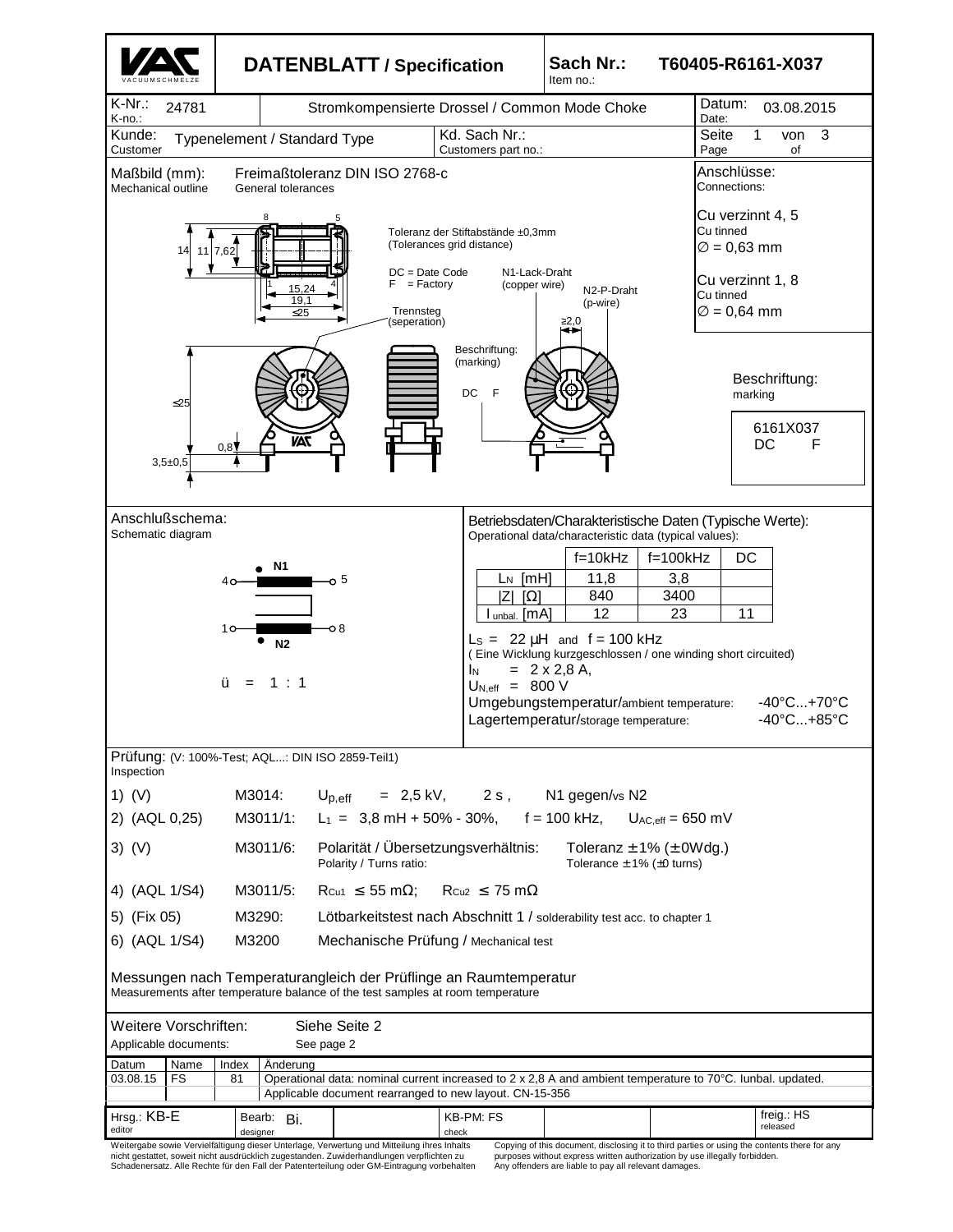|                  |                                                                         |                                               | <b>DATENBLATT / Specification</b>                                                                                                  |                                      |                     | Sach Nr.:<br>Item no.:                                                                                                                                                  | T60405-R6161-X037                     |  |
|------------------|-------------------------------------------------------------------------|-----------------------------------------------|------------------------------------------------------------------------------------------------------------------------------------|--------------------------------------|---------------------|-------------------------------------------------------------------------------------------------------------------------------------------------------------------------|---------------------------------------|--|
| K-Nr.:<br>K-no.: | 24781                                                                   |                                               |                                                                                                                                    |                                      |                     | Stromkompensierte Drossel / Common Mode Choke                                                                                                                           | Datum:<br>03.08.2015<br>Date:         |  |
| Kunde:           |                                                                         | Typenelement / Standard Type                  |                                                                                                                                    |                                      | Kd. Sach Nr.:       |                                                                                                                                                                         | 3<br>Seite<br>2<br>von                |  |
| Customer         | Typprüfung / Type test                                                  |                                               |                                                                                                                                    |                                      | Customers part no.: |                                                                                                                                                                         | Page<br>of                            |  |
|                  |                                                                         |                                               |                                                                                                                                    |                                      |                     |                                                                                                                                                                         |                                       |  |
| 1)               | Stoßspannungsprüfung nach M3064<br>HV transient test according to M3064 |                                               |                                                                                                                                    |                                      |                     |                                                                                                                                                                         |                                       |  |
|                  | N1 gegen/vs N2                                                          |                                               |                                                                                                                                    |                                      |                     |                                                                                                                                                                         |                                       |  |
|                  | Einstellwerte:<br>Settings                                              |                                               | $U_{P,max} = 4 kV$                                                                                                                 | 1,2 µs / 50 µs-Kurvenform (waveform) |                     |                                                                                                                                                                         |                                       |  |
|                  |                                                                         |                                               | 10 Impulse im Abstand t = 10 Sekunden mit wechselnder Polarität<br>10 pulses in a cycle of $t = 10$ seconds with changing polarity |                                      |                     |                                                                                                                                                                         |                                       |  |
| 2)               |                                                                         | High voltage test according to M3024          | Hochspannungsprüfung nach M3024                                                                                                    |                                      |                     |                                                                                                                                                                         |                                       |  |
|                  | $U_{p,eff}$ = 1,65 kV,<br>$U_{TA,eff} \geq 750$ V                       | 1 min,                                        | N1 gegen/vs N2                                                                                                                     |                                      |                     |                                                                                                                                                                         |                                       |  |
|                  |                                                                         | Weitere Vorschriften / Applicable documents : |                                                                                                                                    |                                      |                     |                                                                                                                                                                         |                                       |  |
|                  |                                                                         |                                               |                                                                                                                                    |                                      |                     | Konstruiert, gefertigt und geprüft nach EN 50178: 1998-4 und erfüllt die Vorschriften.                                                                                  |                                       |  |
|                  | Parameter / Parameters::                                                |                                               |                                                                                                                                    |                                      |                     | Constructed, manufactured and tested in accordance with EN 50178: 1998-4 and agrees with the standards.                                                                 |                                       |  |
|                  |                                                                         | Basisisolation / Basic insulation:            |                                                                                                                                    |                                      | N gegen/vs N        | Verschmutzungsgrad 2 / pollution degree 2                                                                                                                               |                                       |  |
|                  |                                                                         | a) Netzstromkreis / connected to the mains    |                                                                                                                                    |                                      |                     |                                                                                                                                                                         |                                       |  |
|                  |                                                                         |                                               | Uberspannungskategorie / overvoltage category:                                                                                     |                                      |                     | Ш                                                                                                                                                                       |                                       |  |
|                  |                                                                         |                                               | Bemessungsisolationsspannung / rated insulation voltage:                                                                           |                                      |                     | $U_{\text{is,eff}}$ / $U_{\text{is,RMS}} = 300 \text{ V} (424 \text{ V}_{\text{peak}})$                                                                                 |                                       |  |
|                  |                                                                         |                                               | Prüfspannung / test voltage: U <sub>P,eff</sub> / U <sub>P,RMS</sub> ≥ 1.2 kV                                                      |                                      |                     |                                                                                                                                                                         |                                       |  |
|                  |                                                                         |                                               | Stoßspanng. / surge volt.age: U <sub>P,max</sub> / U <sub>P,peak</sub> ≥ 4.0 kV                                                    |                                      |                     | Kurvenform (waveform): 1.2 µs / 50 µs                                                                                                                                   |                                       |  |
|                  |                                                                         |                                               |                                                                                                                                    |                                      |                     | Kriechstrecke / creepage: N gegen/to N ≥ 3.0 (1.5) mm Isolierstoffklasse 1 (auf Bodenplatte)<br>Insulation material group 1<br>$\geq 3.0$ (1.5) mm Isolierstoffklasse 1 | (on base plate)<br>(auf Kern)         |  |
|                  |                                                                         | Luftstrecke / clearance:                      | N gegen/vs $N \geq 3.0$ mm                                                                                                         |                                      |                     | Insulation material group 1                                                                                                                                             | (on core)                             |  |
|                  |                                                                         |                                               | b) Nicht-Netzstromkreis / not connected to the mains                                                                               |                                      |                     |                                                                                                                                                                         |                                       |  |
|                  |                                                                         |                                               |                                                                                                                                    |                                      |                     | $\mathbf{I}$                                                                                                                                                            |                                       |  |
|                  |                                                                         |                                               | Überspannungskategorie / overvoltage category:<br>Bemessungsisolationsspannung / rated insulation voltage:                         |                                      |                     | $U_{\text{is,eff}}$ / $U_{\text{is,RMS}} = 600 \text{ V}$ (848 $V_{\text{peak}}$ )                                                                                      |                                       |  |
|                  |                                                                         | Prüfspannung / test voltage:                  | $U_{P,eff}/U_{P,RMS}$                                                                                                              |                                      | $≥$ 1.65 kV         |                                                                                                                                                                         |                                       |  |
|                  |                                                                         |                                               | Stoßspanng. / surge volt.age: UP, max / U <sub>P, peak</sub> ≥ 4.0 kV                                                              |                                      |                     | Kurvenform (waveform):                                                                                                                                                  | 1.2 $\mu$ s / 50 $\mu$ s              |  |
|                  |                                                                         | Kriechstrecke / creepage:                     | N gegen/to $N \geq 3.0$ mm                                                                                                         |                                      |                     | Isolierstoffklasse 1                                                                                                                                                    | (auf Bodenplatte)                     |  |
|                  |                                                                         |                                               |                                                                                                                                    |                                      | $\geq 3.0$ mm       | Insulation material group 1<br>Isolierstoffklasse 1                                                                                                                     | (on base plate)<br>(auf Kern)         |  |
|                  |                                                                         | Luftstrecke / clearance:                      | N gegen/to $N \geq 3.0$ mm                                                                                                         |                                      |                     | Insulation material group 1                                                                                                                                             | (on core)                             |  |
|                  |                                                                         |                                               |                                                                                                                                    |                                      |                     | Bauelement-Träger, Draht und Isoliermaterialien / component fixture, wire and insulation materials:                                                                     |                                       |  |
|                  | Hrsg.: KB-E                                                             | Bearb: Bi.                                    |                                                                                                                                    |                                      | KB-PM: FS           |                                                                                                                                                                         | UL-gelistet / UL-listed<br>freig.: HS |  |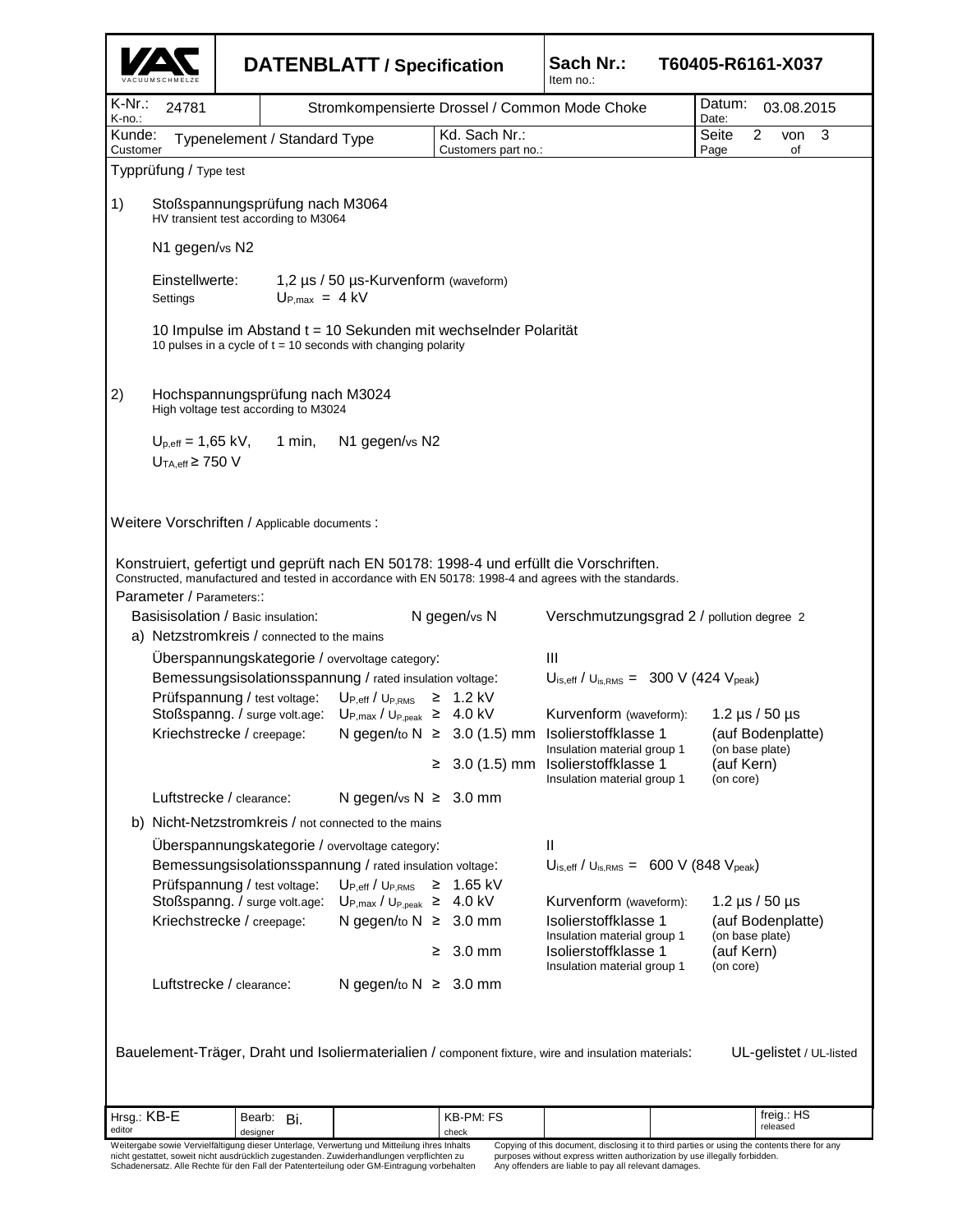

Weitergabe sowie Vervielfältigung dieser Unterlage, Verwertung und Mitteilung ihres Inhalts<br>nicht gestattet, soweit nicht ausdrücklich zugestanden. Zuwiderhandlungen verpflichten zu<br>Schadenersatz. Alle Rechte für den Fall

purposes without express written authorization by use illegally forbidden. Any offenders are liable to pay all relevant damages.